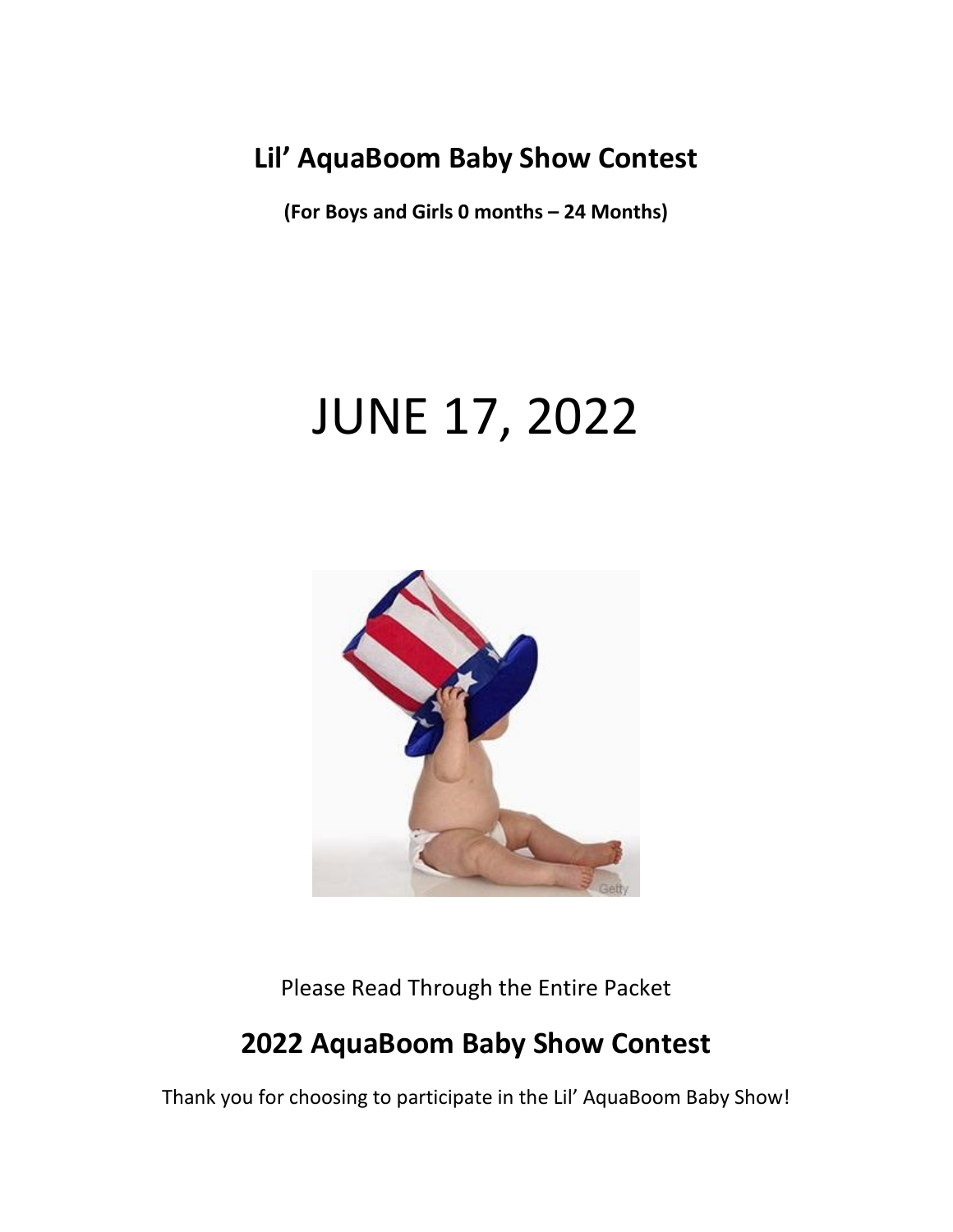This is part of the "Kingsland AquaBoom Festivities" where there are many things going on. So come on out, enjoy your 4th of July Festivities, meet new people, and find out ways you can get involved in your community.

#### **Age Requirement and Show details:**

0 Months – 24 Months broken down into 4 classes each for boys and girls. **Proof of child's birth date is required.** Open to all.

There will be a 1<sup>st</sup>, 2<sup>nd</sup> and 3<sup>rd</sup> place Lil AquaBoom. There will be one Grand Champion Lil' AquaBoom out of all  $1<sup>st</sup>$  place contestants for each gender. There will also be an award for the youngest AquaBoom baby.

Lil' AquaBoom Grand Champions (Boy & Girl) will receive \$25.00 cash, Crown/Tiara, Trophy, and recognition.

Each  $1^{st}$  Place Lil' AquaBoom will receive a  $1^{st}$  Place Trophy, and recognition.

Each  $2^{nd}$  Place Lil' AquaBoom will receive a  $2^{nd}$  Place Ribbon, and recognition.

Each 3<sup>rd</sup> Place Lil' AquaBoom will receive a 3<sup>rd</sup> Place Ribbon, and recognition.

The Youngest AquaBoom (the youngest baby out of both boys and girls) will receive a crochet crown, trophy and recognition.

Honorable Mentions will receive a Participation Ribbon.

### *\*\* The winners (GRAND CHAMPIONS, YOUNGEST BABY, 1st, 2nd and 3rd) will remain for a short time immediately following the contest for publicity photos.*

WEAR SOMETHING COMFORTABLE – Will be judged on BABY CUTE, PERSONALITY and BEHAVIOR

The Judges (all volunteers) are from out of town, not acquainted with contestants (unless judges are pulled at the last minute, due to unforeseen circumstances).

Return entry form and entry fee (checks payable to Kingsland AquaBoom) to:

Kingsland AquaBoom P.O. Box 1624 Kingsland, TX 78639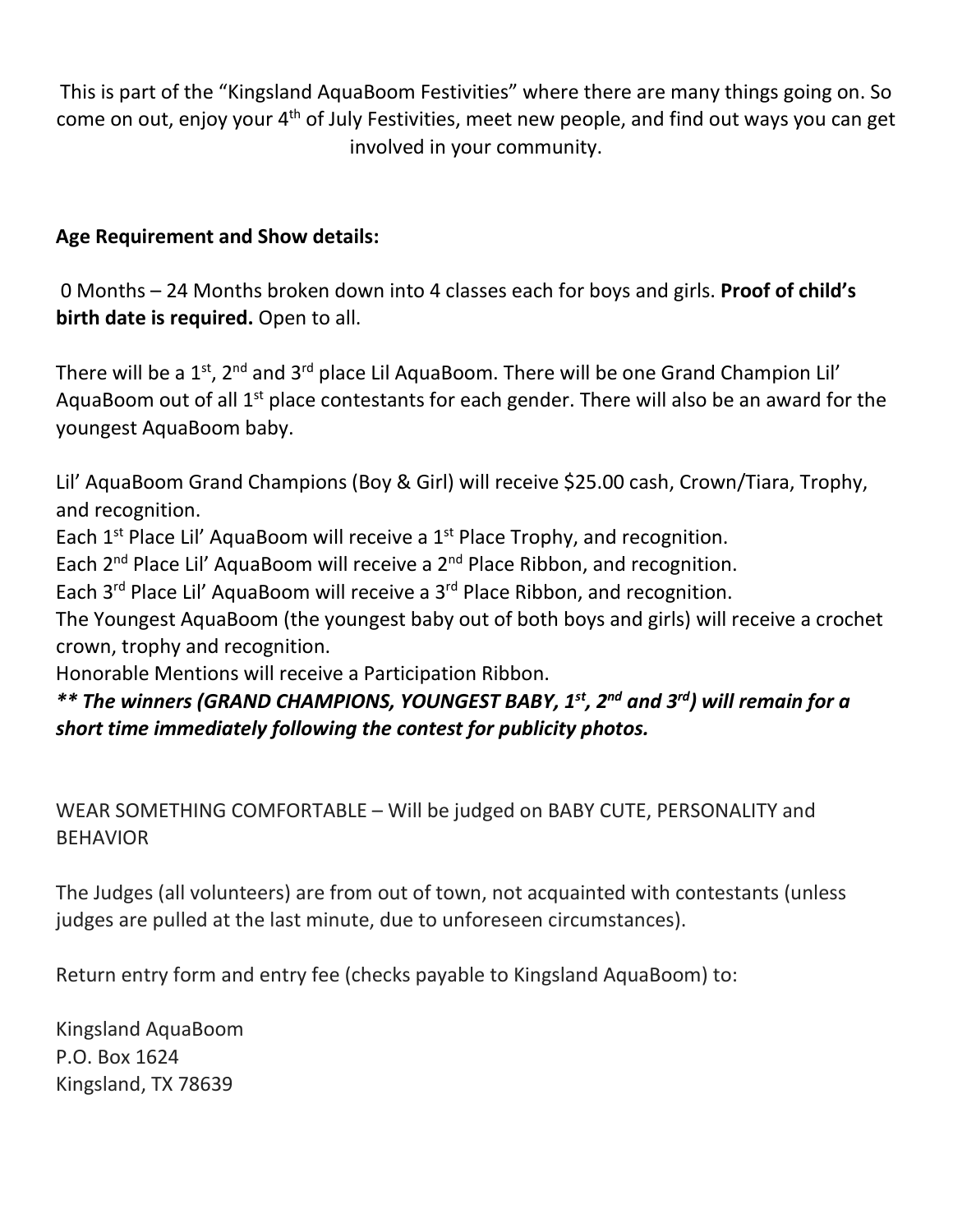#### **2022 Lil' AquaBoom Baby Show Contest Entry Form**

| (Please print clearly)<br><b>Mark Category Below:</b><br>Girls:<br>$\frac{1}{2}$ 0 – 6 month girls<br>$\frac{1}{2}$ 6 – 12month girls<br>$\frac{12-18}{ }$ month girls<br>$18 - 24$ month girls | <b>Boys:</b><br>$0 - 6$ month boys<br>$-6 - 12$ month boys<br>$12 - 18$ month boys<br>$18 - 24$ month boys |
|-------------------------------------------------------------------------------------------------------------------------------------------------------------------------------------------------|------------------------------------------------------------------------------------------------------------|
|                                                                                                                                                                                                 |                                                                                                            |
|                                                                                                                                                                                                 |                                                                                                            |
|                                                                                                                                                                                                 |                                                                                                            |
| Age: ______________________Date of Birth: (MM/DD/YYYY) _________________________                                                                                                                |                                                                                                            |
|                                                                                                                                                                                                 |                                                                                                            |
|                                                                                                                                                                                                 |                                                                                                            |
| <b>Grandparent's Names:</b>                                                                                                                                                                     |                                                                                                            |
|                                                                                                                                                                                                 |                                                                                                            |

I give my child permission to participate in the 2022 Aqua Boom Baby Show contest:

\_\_\_\_\_\_\_\_\_\_\_\_\_\_\_\_\_\_\_\_\_\_\_\_\_\_\_\_\_\_\_\_\_\_\_\_\_\_\_\_\_\_\_\_\_\_\_\_\_\_\_\_\_\_\_\_\_\_\_\_\_\_\_\_\_\_\_\_\_\_\_\_\_\_\_\_\_\_\_\_\_\_\_\_\_

\_\_\_\_\_\_\_\_\_\_\_\_\_\_\_\_\_\_\_\_\_\_\_ \_\_\_\_\_ \_\_\_\_\_\_\_\_\_\_\_\_\_\_\_\_\_\_\_\_\_\_\_\_\_\_\_\_\_\_\_\_

Parent's Name (Please Print) Date

Parent's Signature